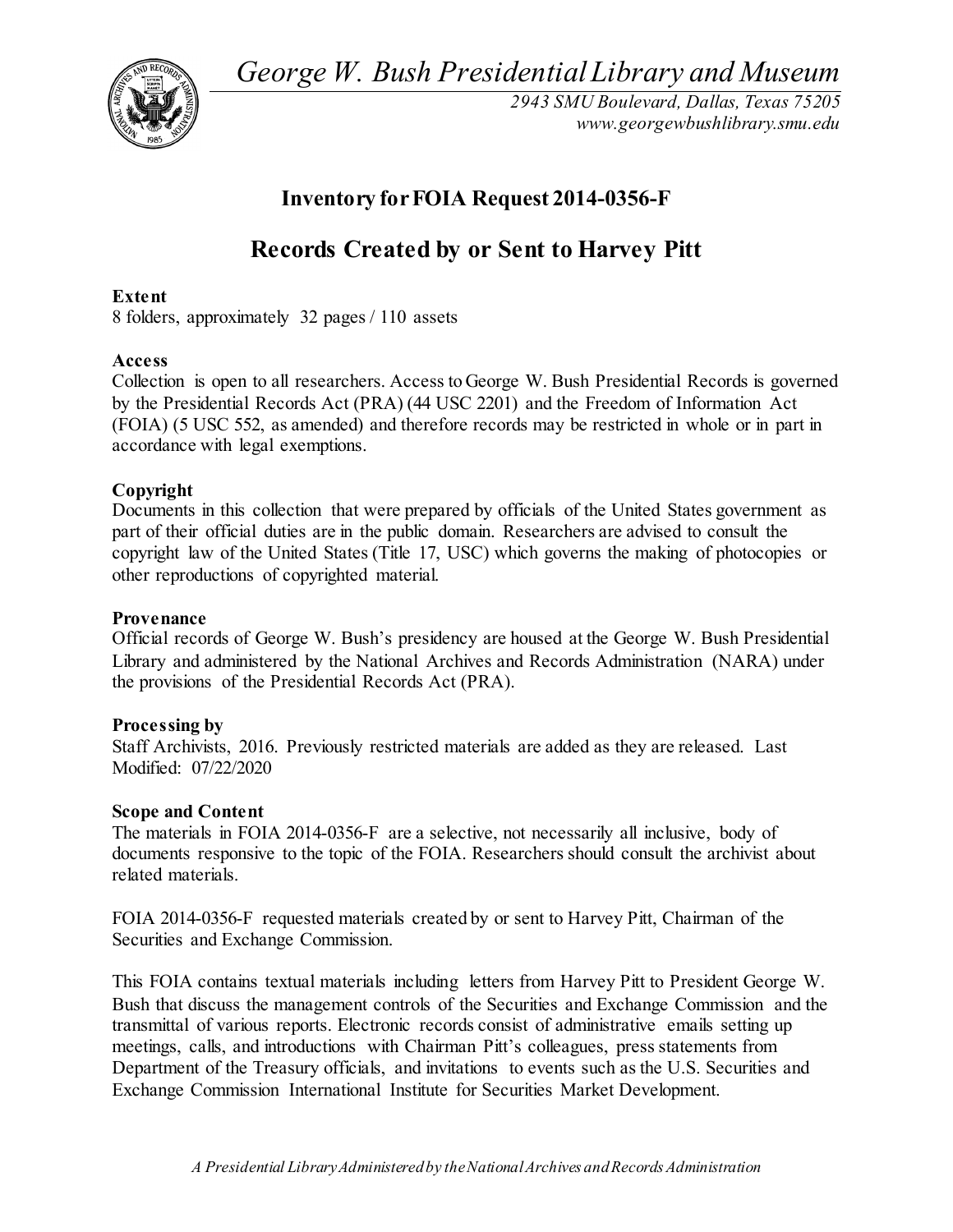#### **System of Arrangement**

 The materials in FOIA 2014-0356-F are a systematic body of documents responsive to the topic of the FOIA. Researchers should consult an archivist about related materials.

 Documents responsive to this FOIA were found in these collection areas – White House Office of Records Management (WHORM) Subject Files, Staff Member and Office Files, and George W. Bush Presidential Electronic Records.

 Staff Member and Office Files are maintained at the folder level by staff members within their individual offices and document all levels of administration activity.

 Staff Member and Office Files are processed at the folder level, that is, individual documents are not selected and removed from a folder for processing. While this method maintains folder integrity, it frequently results in the incidental processing of documents that are not wholly responsive to the subject area.

WHORM Subject Files is processed at the document level.

 The WHORM Subject File compiled by the White House Office of Records Management is category. A complete listing of the subject categories including a detailed description of each comprised of a series of documents assigned a letter/number combination and filed in a subject category is available in our research room and on our website at <www.georgewbushlibrary.smu.edu>

 The Executive Office of the President (EOP) instance of the Electronic Records Archive (ERA) contains electronic records created or received by President George W. Bush. These records are stored in Search and Access Sets (SAS) that represent their originating computer program, such as Exchange Email or the Worker and Visitor Entry System (WAVES). In addition to records captured from the White House's electronic systems, EOP-ERA also contains records from the home and shared drives used by White House staff.

## **Related Collections and FOIA Requests** -

2014-0361-F 2014-0370-F

 The following is a list of electronic search results lists (SRLs) and folders processed in response to FOIA 2014-0356-F:

#### *George W. Bush Electronic Records*

 Exchange 1 contains 4 assets. Exchange 2 contains 3 assets. ARMS 1 contains 42 assets. ARMS 2 contains 61 assets.

## *George W. Bush Textual Records*

**Box 1**